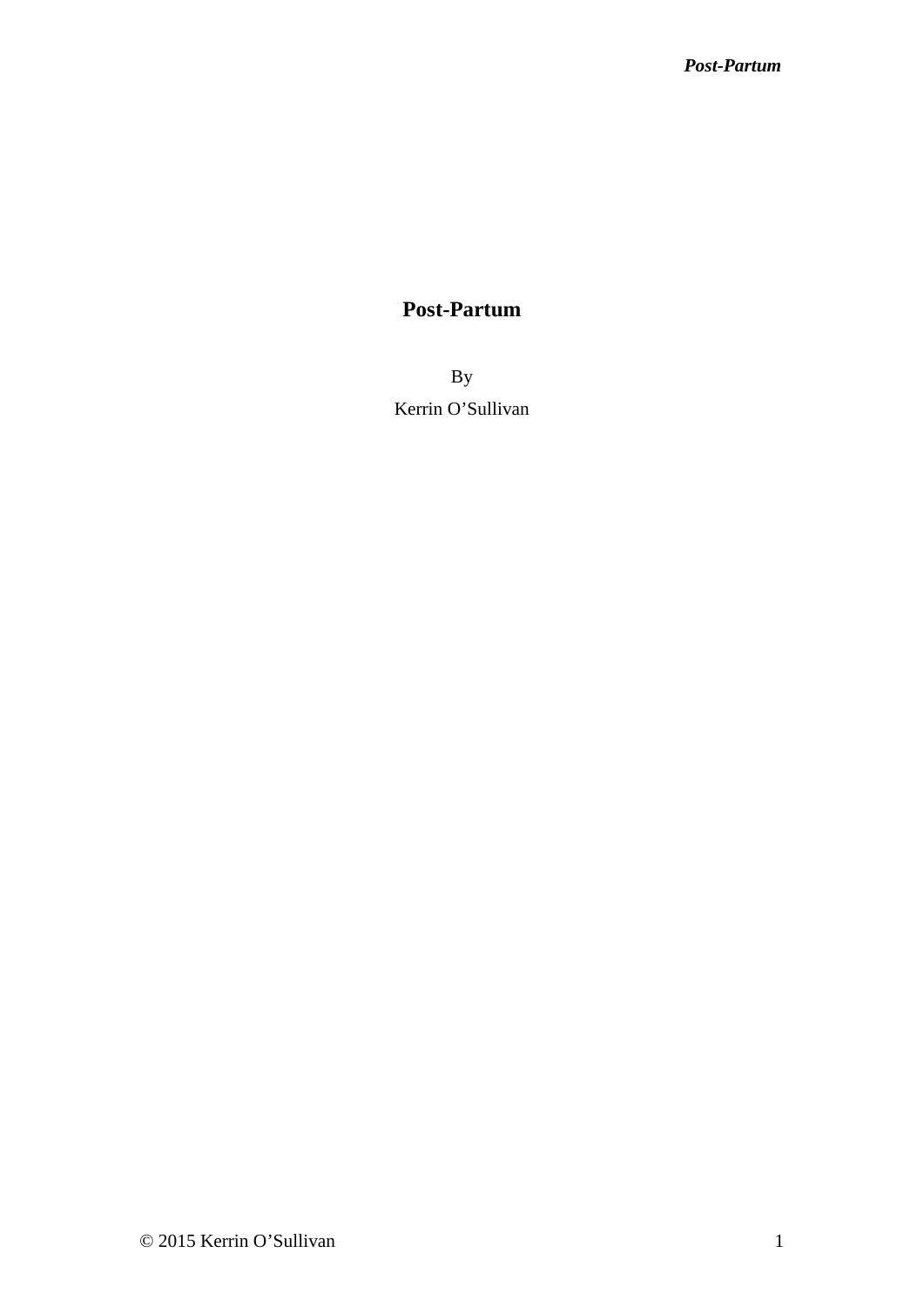*…Lying awake, calculating the future, Trying to unweave, unwind, unravel And piece together the past and the future, Between midnight and dawn, when the past is all deception, The future futureless, before the morning watch When time stops and time is neverending;*

**T.S.Eliot** from **'The Dry Salvages'**

 **Through the grainy gloom of pre-dawn**, she stares at the stain on the ceiling. She traces the outline of the shape above her head, tries to work out whether it is diminishing or expanding. Damp? Watermark? Mould? She realises she's been staring at it every night since the baby came home. And that that was the last time she slept. Before the baby came home.

 Sleep. A far-flung memory. Its narcotic wash, its drowsy stupor. How good it felt. How good she'd felt.

#### *Tom, you awake?*

 He's sleeping. And yes, the baby is sleeping. There's a hush over the suburb. A blanket of black velvet. The crickets are asleep, the butcher-birds and the possums. The planet slumbers and the shadows of the night smoulder blue. She wonders if she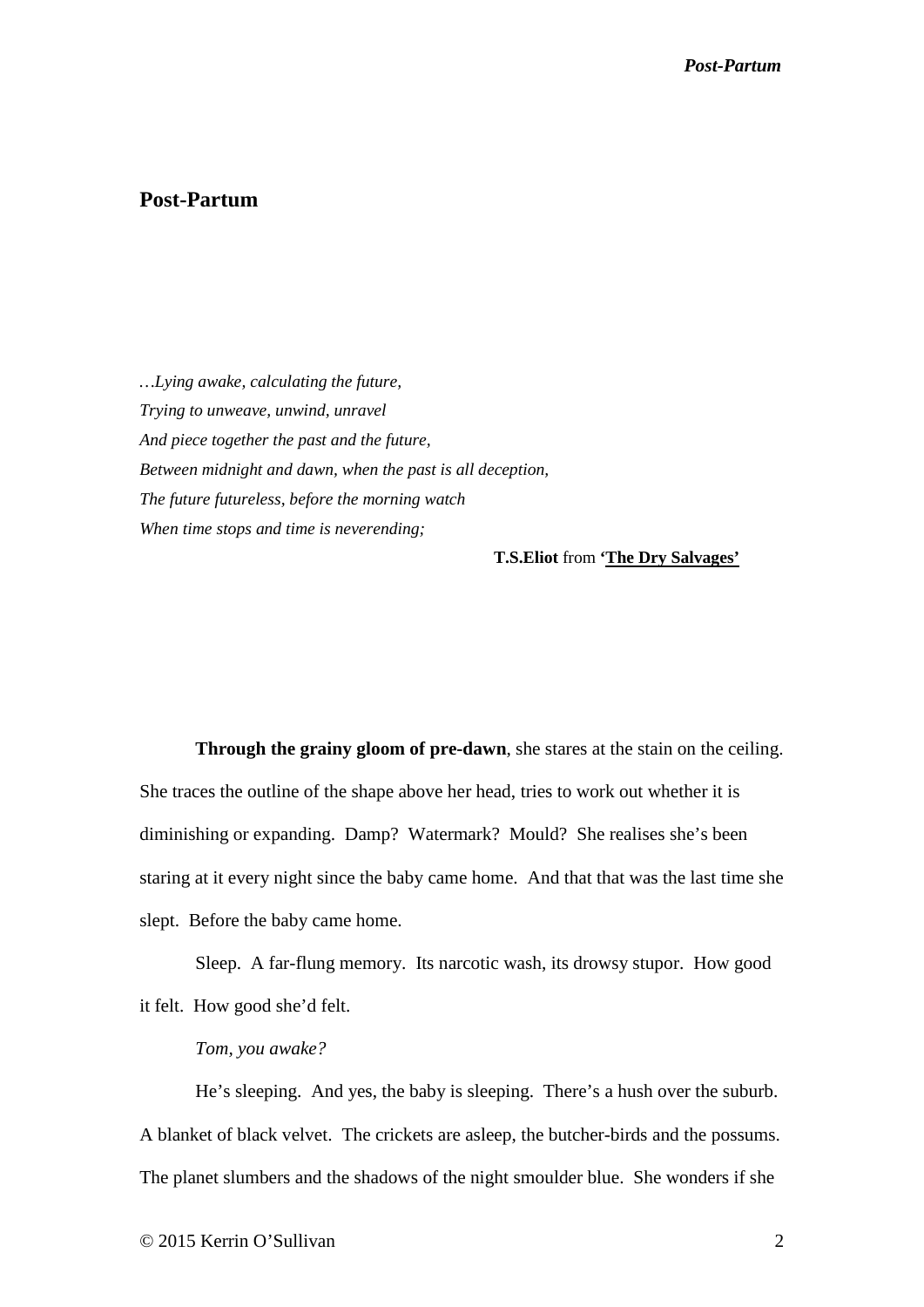is the sole person awake in the cosmos. Wired, awake; it's the same every night, since the baby came home. A nocturnal Groundhog Day.

Thirteen weeks, but who's counting?

 It's maybe three a.m. Or four or five. Dark enough to be three but slivers of wispy grey suggest later. Yes four perhaps, but not five. Too dark, too dense to be five. An oil slick. And she's the stranded gull, wings greased and blackened, unable to fly. Hostage.

 Who would know the hour? The world has slowed ever so slightly; time is contrary, and clocks lie. She's scratchy tired, desperate to crash. But the stain is up there on the ceiling, like a CCTV camera. Watching her toss and turn; as she, in turn, watches it.

 She knuckles her eyeballs, rubs the lids with the heel of her hand. Flicks on the bedside lamp and flips open *Parenting: Love and Logic*. Reads a page, re-reads it. The sentences don't compute. Letters, black on white, are corralled into words; the words string into sentences without making sense, they queue and bunch and pile up; sentence upon sentence, the meaning of their sequence obtuse and floating out of reach.

 A deep ache vibrates behind her eyes. Bores into the back of her skull, drills like a jackhammer. She turns off the lamp and tries again to snooze. She rolls over, flips back, stares into the nothingness. The gift of sleeplessness. A tunnel of dead pain that's been there for weeks.

### *Can't sleep Tom, can't sleep. Tom? Are you awake?*

 All night long thoughts race, her mind an Olympic sprint final. Little fears jostle at the starting line, tiny worries that inflate into muscle-rippling champions of despair by the finishing post. And when the dark hours lighten, do they drift away?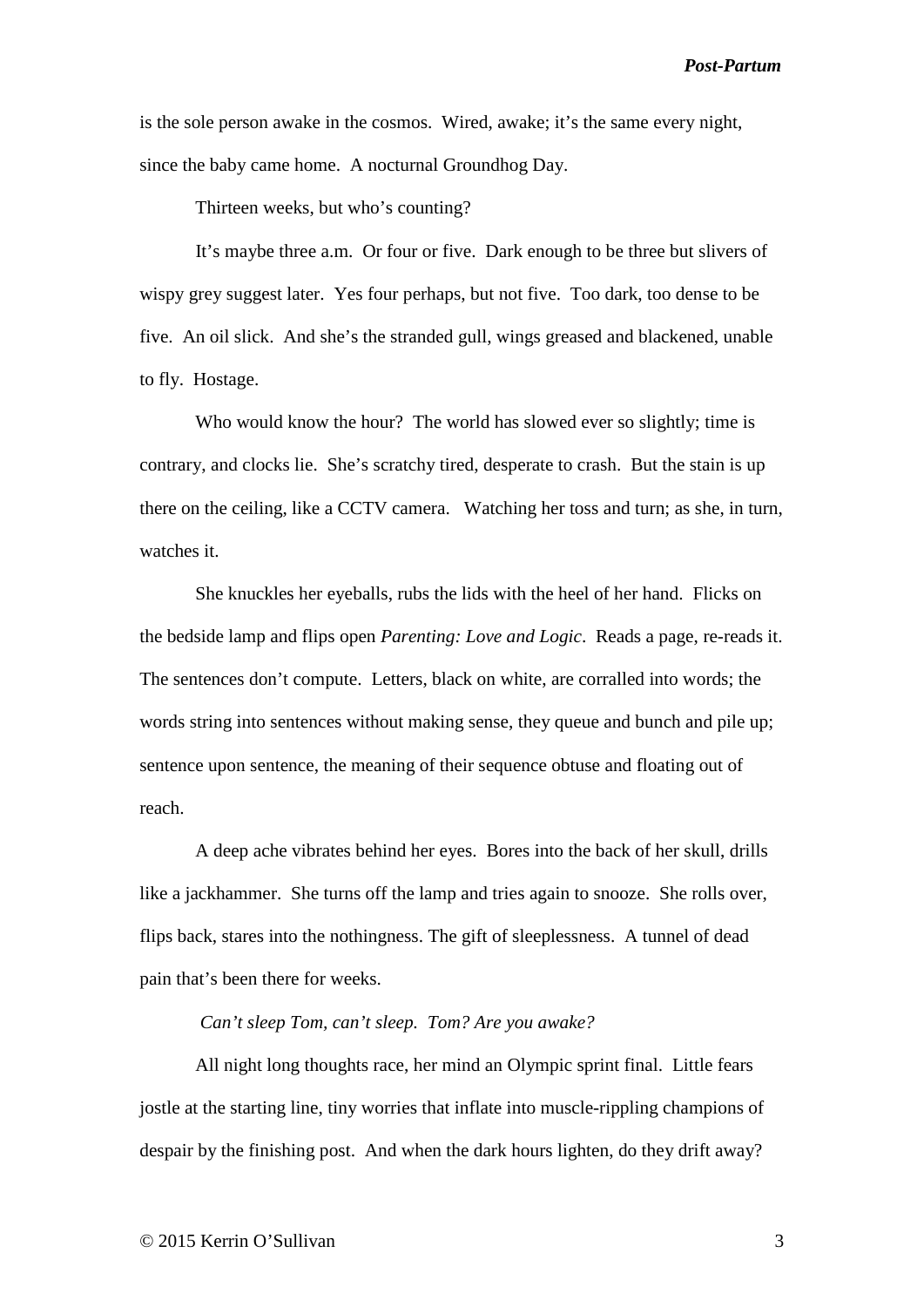No. They skulk in sunlight's shadows, holed up until the sun sets, race-fit for nightfall.

 She strains to make out the splotch through the murky half-light. Her eyes are gritty and her vision shimmers, but sure enough, the stain is getting sharper. The black net of night is fading to gauze. The more she studies the stain, the more defined its edge. Like the rim of a dam that's fit to spill its banks, a levee primed to burst.

 The muffled drum-beat of rain starts up, striking a gentle tattoo on the corrugated iron roof. It sounds like tears. The sprinkle of soft sobs. Under the quilt of darkness her eyes leak. No one sees. No one hears. Her man slumbers on, oblivious. Anaesthetised. Snoring like a sliding door slithering back and forth on its tracks. Up and back. Up and back.

After all, what is there to cry about? Nothing.

*I have it all.* 

A healthy baby. A man to share her bed.

A career, in theory.

A house that's partly paid for.

Family who arrive at the door with folksy advice and lasagnes.

Friends.

 Neighbours who pass honey drizzled-loukoumathes over the fence, who coo and cluck and knit tiny singlets in pastel lambswool.

A dog whose almond eyes watch and wonder, *what the hell's going on with* 

*her?*

Who spots her charade, who spies her unravelling.

*No reason to cry, no reason at all.* She has it all.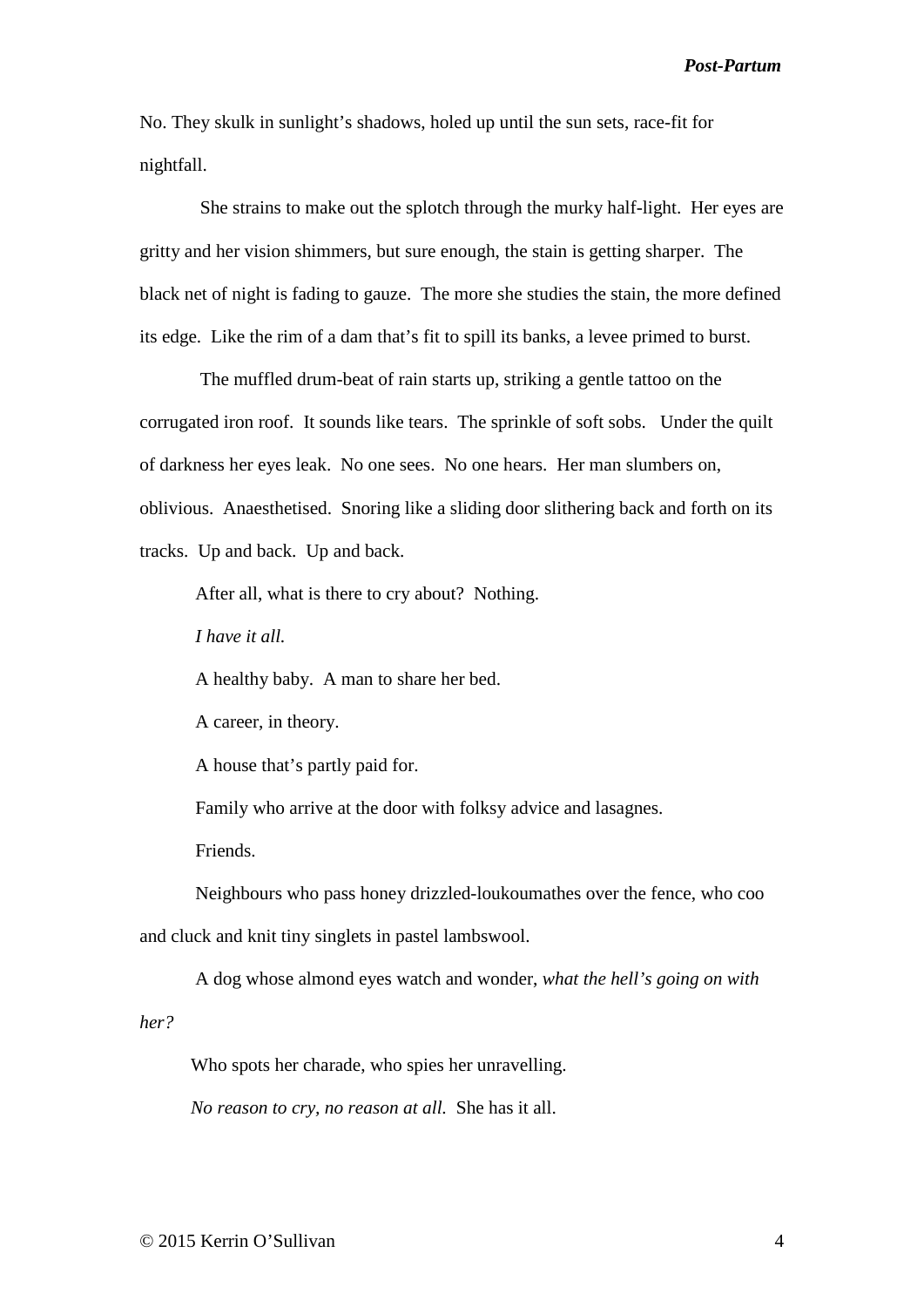She hears the rat-a-tat of the rain and through the shadows, sees the stain radiating in the darkness. Spreading.

 And now the rain is bucketing down. Big drops bouncing off the iron, like tennis balls being thrown from above. She stares upwards, speculating whether the roof is leaking, whether water is seeping in between the sheets of iron, whether it's trickling down the eaves, dripping into the insulation batts, saturating the plaster, whether the whole ceiling is ballooning with the weight of the water, billowing, distending.

She contemplates what might happen.

What could happen.

*With the great weight of all that water.*

 And still it keeps raining, heavier now, and she pictures the old Victorian ceiling swelling like a giant sponge, bulging, bloating. Wonders if it might give way, sort of disintegrate without warning, fall in. A simple snap echoing in the bedroom's gamey air, a splintering that slivers the night, a cracking of plaster. A chink at first. A fracture, a fissure opening, a crumbling cloud of choking dust.

 She imagines chunks of stucco falling from a great height. On her, and only her. Missing her man, her Tom, who'll slumber on, oblivious, snoring like an old sliding door gliding rhythmic on its tracks. Back and forth. Back and forth.

 And she sort of welcomes that thought. The stucco, loosening. She likes it. It works.

 She stays with that thought - twists and twirls it in her mind. Allows it to slowly heat; turns up the flame. Lets the thought boil and bubble and spit. This could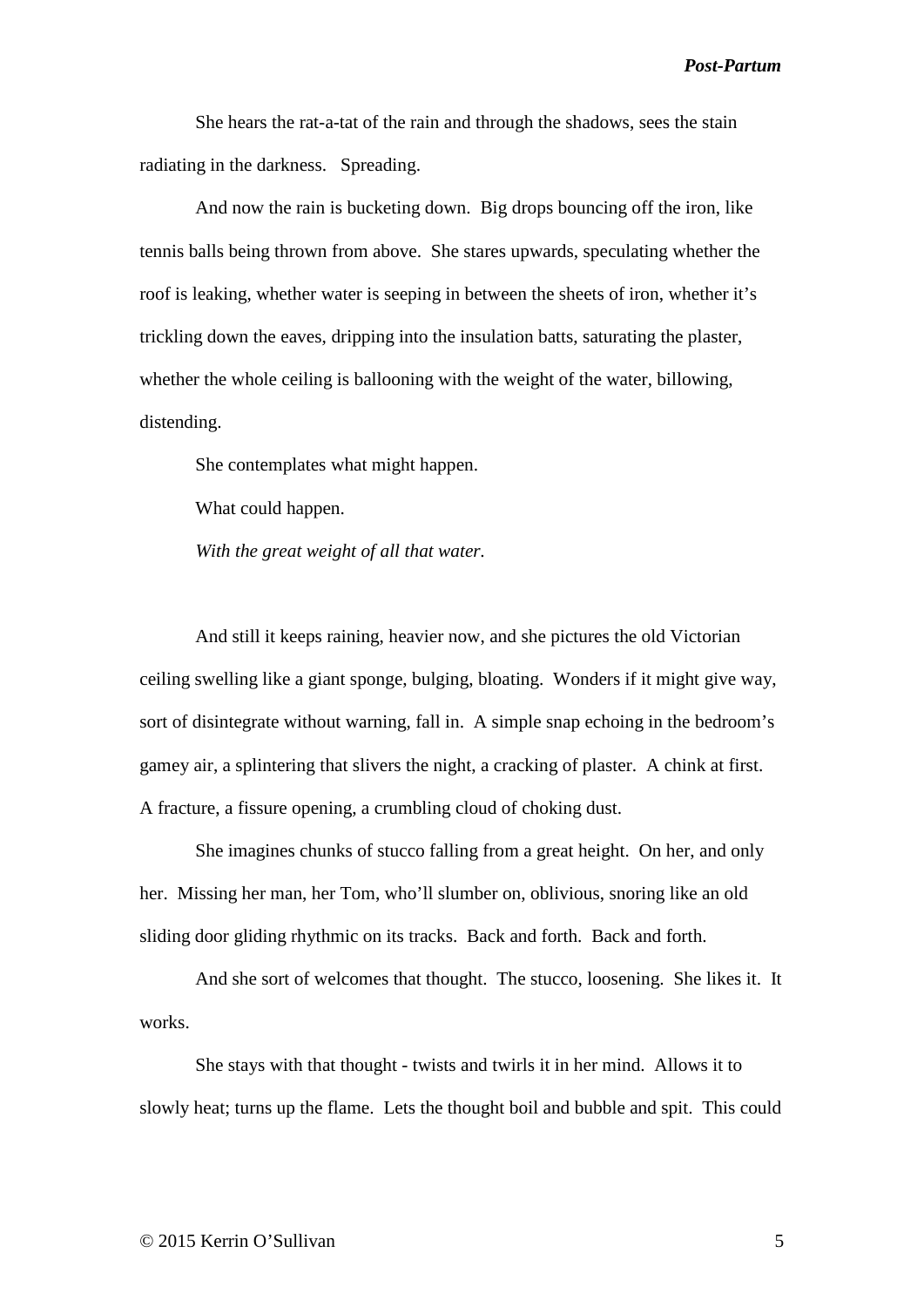be the answer, she thinks, this could work. The idea percolates. She wouldn't have to go through this. The listless emptying of hours; day into night, night into day.

*If I were to slip away,* say it

… *if I were dead*

She could sleep, she could catch up. The night would no longer stalk her. Or the baby dozing in the bassinettte who sucks the life out of her, who drains her beatifically, adoringly. Who knows his mother is disintegrating, and yet beams and gurgles all the same.

 And it would be a virtuous death because it would be an accident, a catastrophic accident. An old house, a faulty roof, an unstable ceiling. Who would have thought? Let that be a lesson to you all, go get your house checked, your gutters, the wiring; check the lot, pay a professional. And don't delay, who knows what lurks within your roof. Who knows?

\*

 And there would be a funeral. People would flock, as they do when the natural order is tilted, when the old bury the young. The generations would gather in the vaulted chapel to mourn the loss of the young mother.

#### *Only the good die young.*

Hail Mary, and pull up a pew. Inhale the incense, sprinkle the holy water. Remember her with kind words and stirring hymns, with psalms and prayers and poetry that courses through the veins as life once did in this mother, partner, daughter,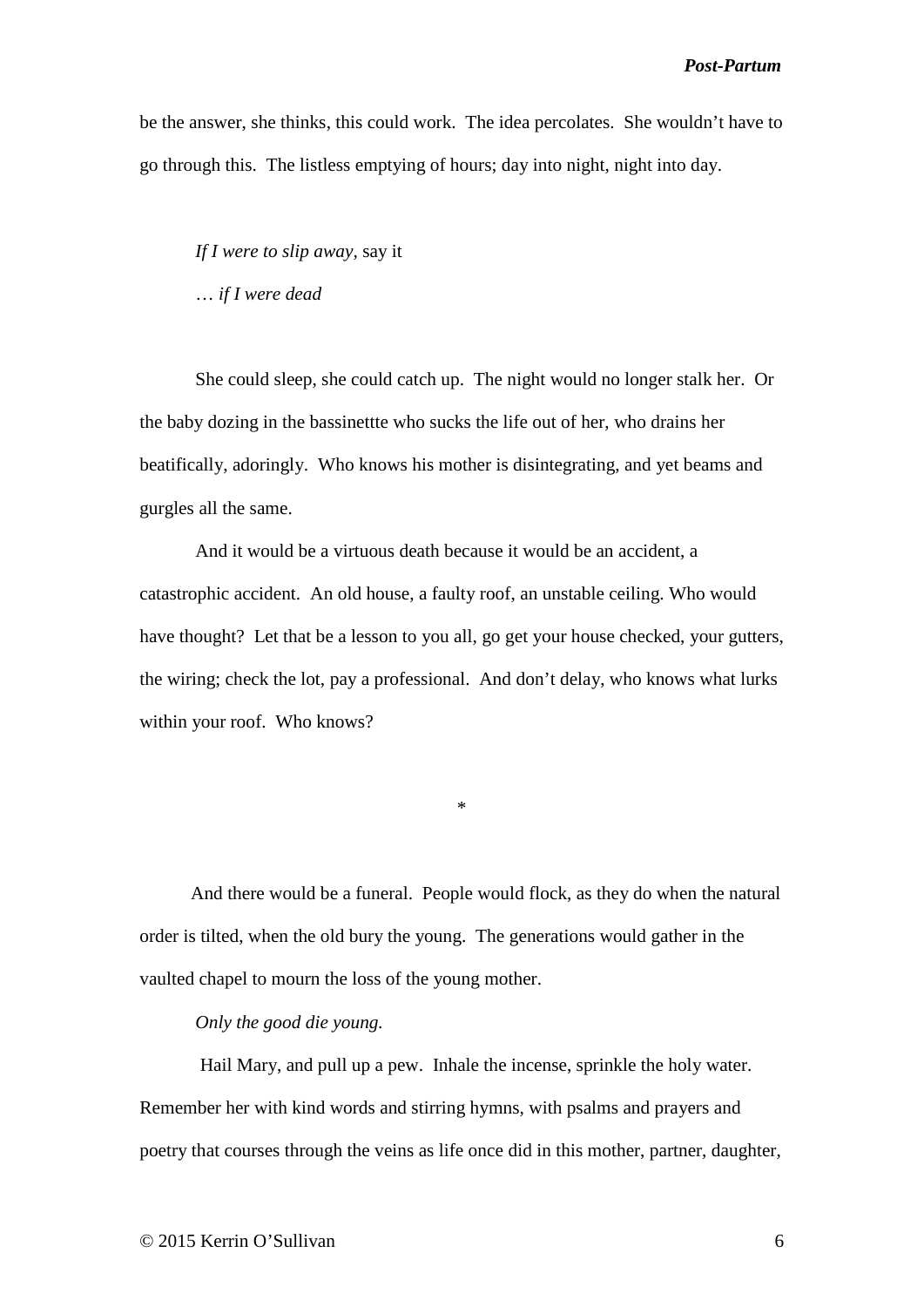sister. Some Larkin, a little Rumi, a verse or two of Rossetti. Some Akhmatova, why not?

 There would be music too. Leonard Cohen breathing *Hallelujah*? Coldplay? Jay-Z rapping *Forever Young* while photographs of a sweet short life cascade in a collage, one after the other. While images flicker and fade on a plasma screen.

Shots in a wading pool. At a music festival. In a graduation gown…

Her life. *My life.*

 [Freeze the frame. There. Pale and wan in a hospital smock, holding the newborn babe out to the camera, her own flesh and blood, *Someone, please, take it!*]

 A white hearse waiting at the steps of the cathedral, white balloons in bunches blotting out the blue as they rise, white doves – just a couple.

*Alleluia. Alleluia.*

 And in the misplaced days that follow, all will rally around the motherless babe, and the fresh-faced widower who everybody loves. *Tom.* And they'll wheel the baby around the block in his pram, and bring him fluffy bears and designer teething rings. They'll offer to babysit. They'll arrive with tuna mornay in pyrex and tubs of bolognaise sauce and carrot cakes with cream-cheese frosting. There'll be too many cakes.

 A tide of helpers will sweep in like a full-moon tide, and then recede. The community crews, the family feeders, the death squad do-gooders. And her absence filled, the memory of the young mother will recede too. For nature abhors a vacuum.

*They will do a better job than I ever could*, she tells herself.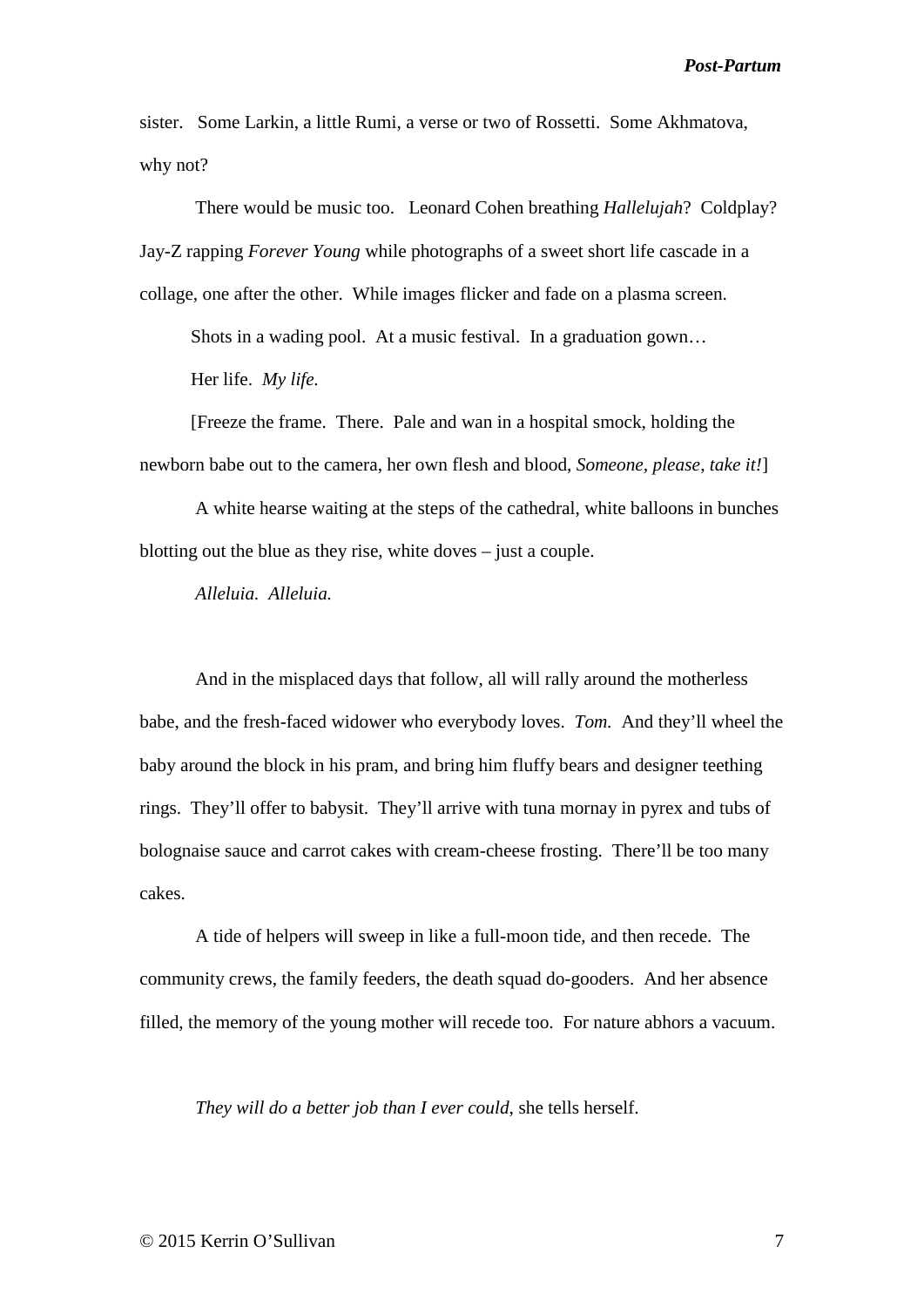\*

 Strange how the numb pre-dawn, turns a mind to solutions. The idea has promise – a pathos, an appealing melodrama. She listens to the patter of the rain on the roof and mulls over the unimaginable. The hairline cracks on the bedroom ceiling radiate like the spidery veins in her bloodshot eyes. She watches the stain expand. She wills the ceiling to cave in, prays it will collapse on her, bids it to fall. She commands it.

*Now*.

This is what she thinks.

Ad infinitum, nightly, on the graveyard shift.

This is how it is.

 It's like something has come adrift. No one must know it's her. A rip has dragged her far from shore. A greening wave slams her ragdoll body into the sea-bed, motherhood traps her under a broiling surf fighting for air. Spindrift floats, foam flicked by the wind - and the pathetic creature she believes she has become, survives another night.

Where is the careless oblivion of pregnancy? Of childlessness?

 The black dog dips his paw in paint and daubs her life in blues and blacks and muted greys.

*Yet I'm lucky,* she tells herself, and tries to believe. *Everybody says so.*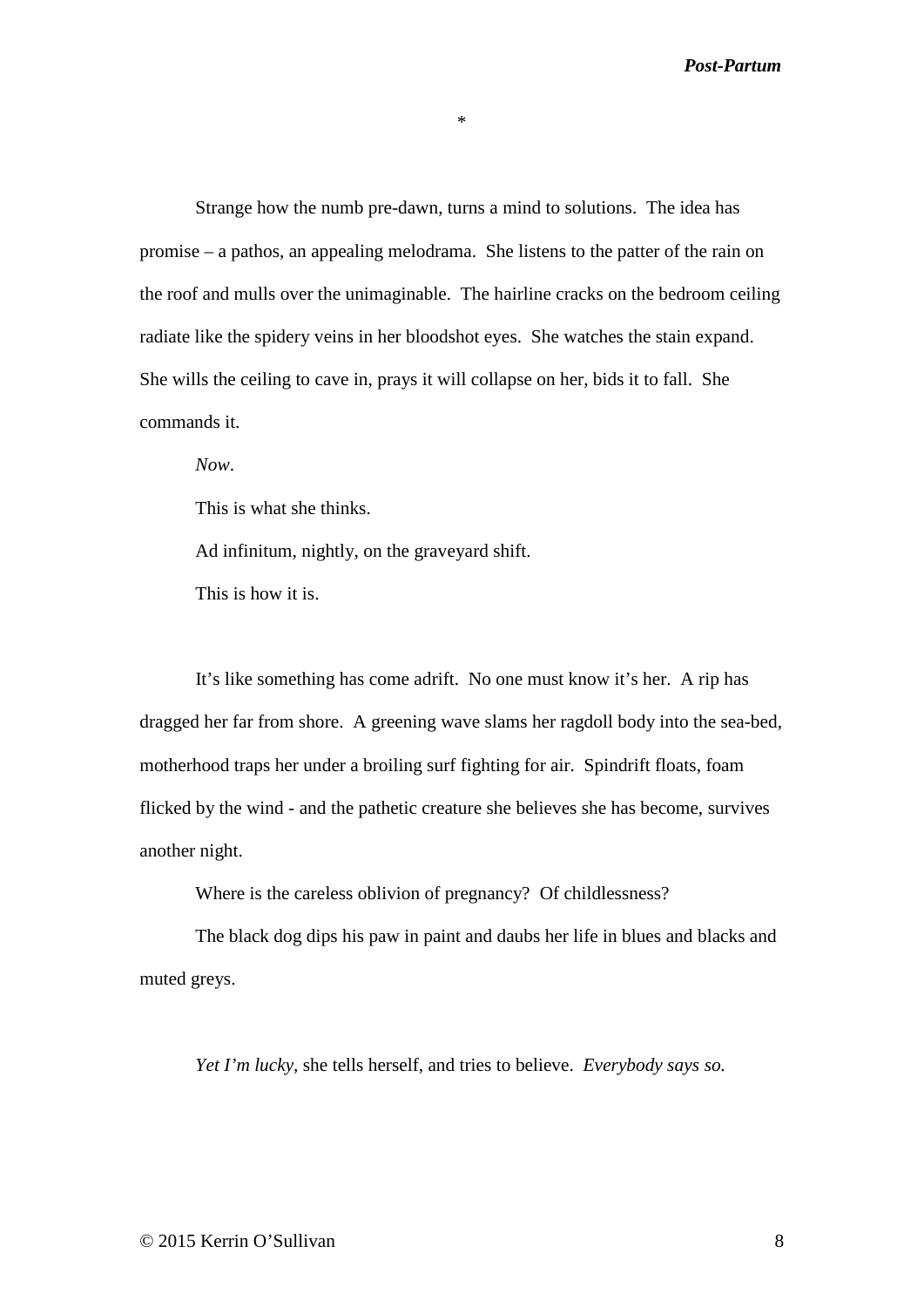So how traitorous? She forgets when she last fed the baby; was it two hours or four? She waivers whether to bathe him or not, because the task seems overwhelming. This child who never asked to be born, who demands so little.

 *I should be grateful.*

 She forgets to cook, to eat, to shower. She's good for nothing. The madness and melancholia, the muted hysteria; it's hers alone. She conspires to hide it; she puts on a brave face. Nobody knows.

*But if they knew – then what?*

But no one does.

*My futureless future.*

The Madonna with the lunatic gleam wears a mask.

\*

 A wedge of sallow yellow slinks through the gap where the curtains don't meet. The mesh of night is threadbare. The ceiling will not fall tonight, or ever. She accepts this. She's drifting towards a new day, out beyond the break. A gull, floating on the surface, who has forgotten how to fly.

 The rain has stopped. A magpie warbles, a car coughs into life, a rubbish truck revs then peters out as it stalls and starts again on its bin-lined odyssey. A wafer moon recedes, pale and ashen. It will be light soon and the baby will wake for a feed, and Tom for work.

Another day, another endless night.

Something has to change.

*Enough is enough.*